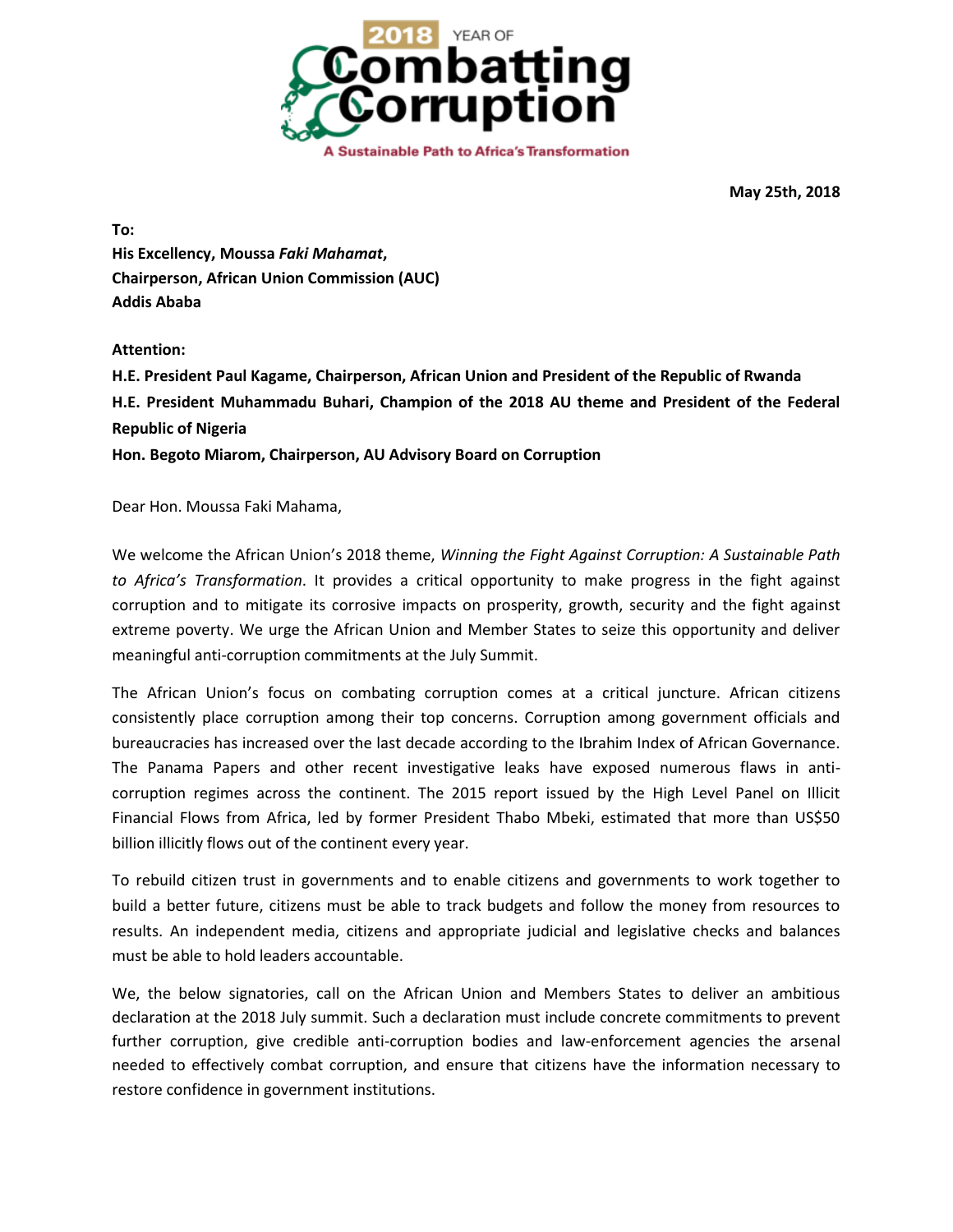We, the undersigned Civil Society Organizations from across Africa, call for a bold declaration that propels action by African governments, including as follows:

### 1. **To fight illicit financial flows, African leaders should:**

- 1. Increase corporate transparency, including ownership structures such as public beneficial ownership registers and country by country reporting.
- 2. Participate in the automatic exchange of tax information with other African states and the international community.
- 3. Support the strengthening of tax authorities through the work of the African Tax Administration Forum.
- 4. Improve the coordination of government bodies working to fight illicit financial flows through ensuring adequate capacity, mandates and financing for Financial Intelligence Units (FIUs)
- 5. Work with international bodies that can provide capacity and comparative knowledge on solutions such as the OECD's Tax Inspectors Without Borders;
- 6. Support further development of regional bodies such as the African Tax Administration Forum to improve treaties for double taxation agreements and information exchange; and the African Legal Support Facility (hosted by the ADB) to help African governments negotiate complex commercial transactions.
- 7. Strengthen cooperation on Asset Recovery through the implementation of the outcome of the 2017 Global Forum on Asset Recovery and call on the international community to better regulate Tax Havens.

#### 2. **To strengthen transparency and ensure accountability in governance African leaders should:**

- 1. Implement freedom of Information laws where member states have not done so and improve compliance in states where these laws exist.
- 2. Ensure that government decision-making processes are widely published and information, particularly budgets, are made open by default in open data formats.
- 3. Implement and enforce inclusive development planning and policymaking that includes open, participatory and transparent budgets that allow citizens, including vulnerable groups, to participate in budget development and monitor implementation.
- 4. Implement open contracting processes for public procurement and publish government contracts.
- 5. Protect freedom of speech and the work of journalists and civil society organisations.
- 6. Take steps to ensure that public officials declare their assets and that assets are verified.
- 7. Work to find creative, positive ways to build integrity within government institutions, supporting organizational cultures based on accountability and ethical behaviors;
- 8. Join multilateral mechanisms that can ensure co-creation of transparency and accountability outcomes, such as the OGP; and support more open data around key sectors and resources (such as the EITI);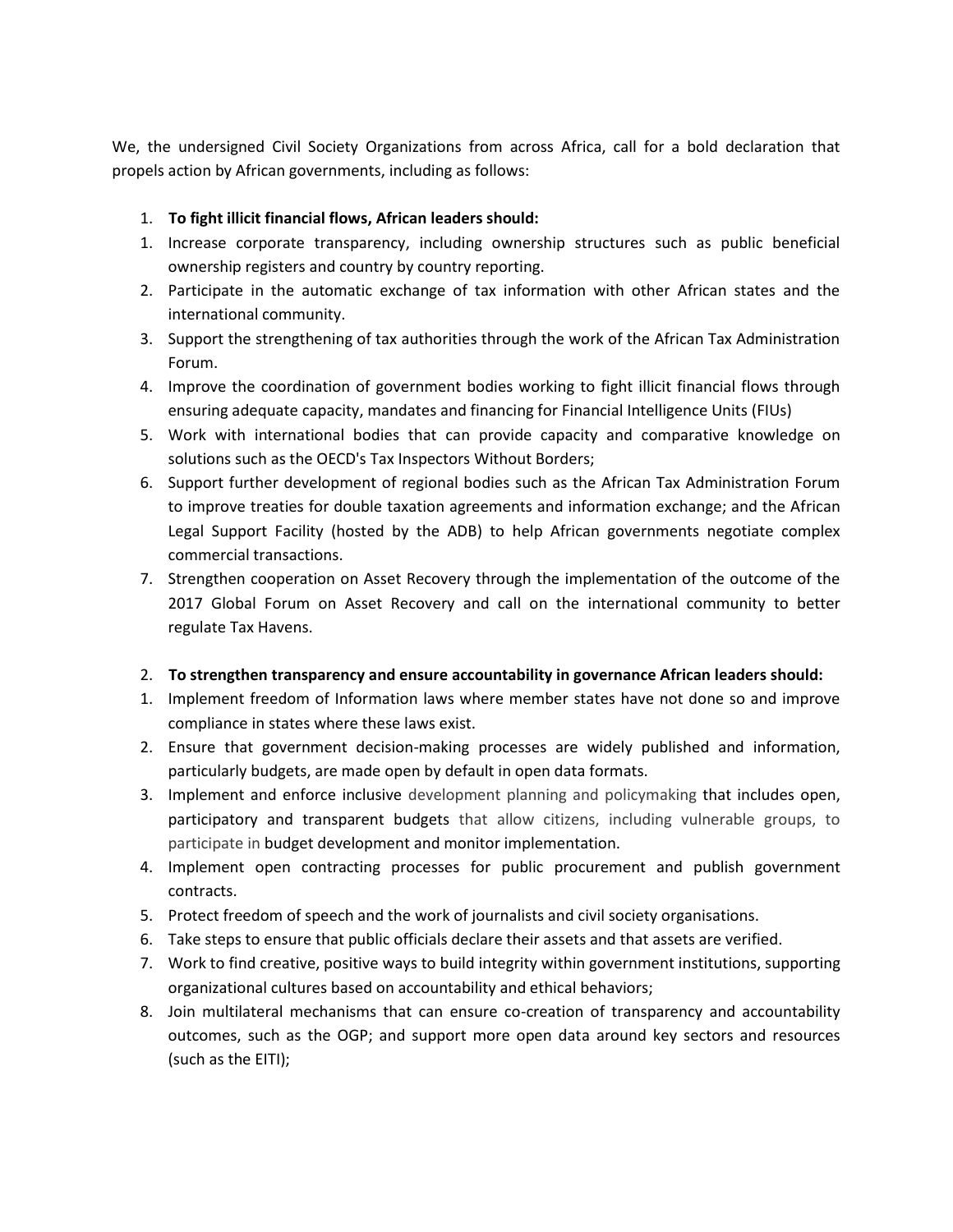## 3. **To improve and accelerate the enforcement of anti-corruption laws, African leaders should:**

- 1. Empower anti-corruption agencies to promote their independence and effective functioning to enforce existing anti-corruption laws and research into new ways of preventing corruption.
- 2. Introduce and enforce legislation that expedites the prosecution of corruption cases.
- 3. Create channels for active community participation to enhance whistle blowing and provide protection for whistle-blowers.
- 4. Introduce legislations that allows for non-conviction based assets forfeiture to ensure that proceeds of crime cannot be used to avoid or frustrate prosecution.
- 5. Introduce and enforce legislation to transparently manage the proceeds of crime for the benefit of the citizens in member states.

# 4. **To monitor progress in the fight against corruption at the national and continental levels, African leaders should:**

- 1. Establish, through the AU-ABC, with the support of the AUC Department of Political Affairs and other partners, a continental action-oriented scorecard on preventing and combating corruption in Africa to support peer-learning, technology transfer and mutual accountability among member states.
- 2. Ensure that robust evaluations of member states based on agreed benchmarks are conducted, reported and published annually.
- 3. Strengthen the capacity of the AU-ABC to produce and disseminate reports on progress of State Parties in the implementation of the AU Convention on Preventing and Combating Corruption.

We urge you to seize this opportunity to make progress in the fight against corruption. We stand ready to play an active and constructive role as you plan this important event.

Yours Sincerely,

**See below.**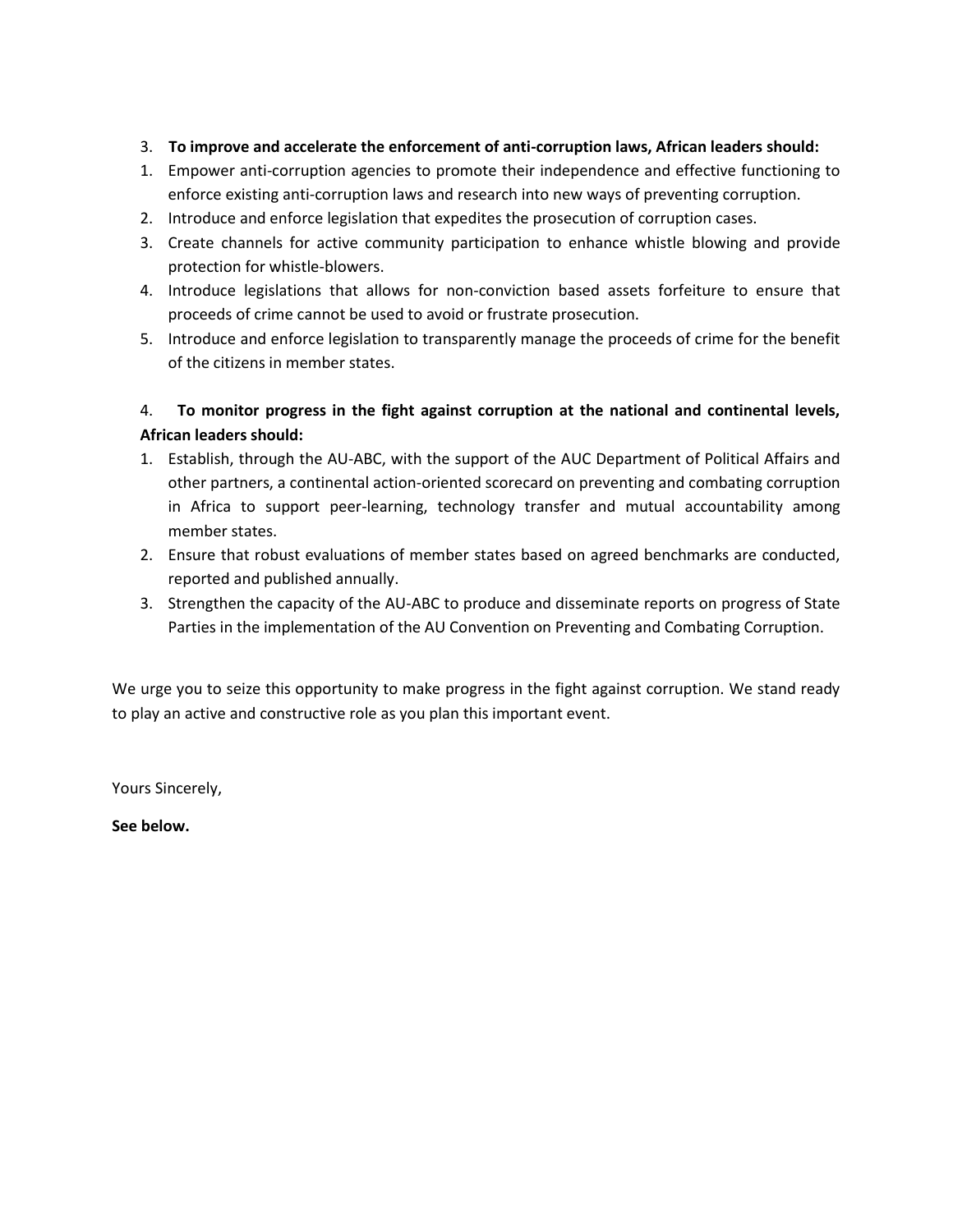**Son Excellence, Monsieur Moussa** *Faki Mahamat,* **Président de la Commission de l'Union africaine (CUA) Addis Abeba, Ethiopia**

**À l'attention de :**

**S. E. Monsieur Paul Kagame, Président de la République du Rwanda, Président de l'Union Africaine** 

**S. E. Monsieur Muhammadu Buhari, Président de la République fédérale du Nigéria, champion Africain de la lutte contre la corruption**

#### **L'Honorable Begoto Miarom, Président du Conseil consultatif de l'Union Africaine sur la corruption**

Monsieurle Président,

Nous saluons le thème retenu par l'Union africaine (UA) pour l'année 2018*, « Remporter la Bataille contre la Corruption : une Voie Durable vers la Transformation de l'Afrique » .* Il offre une chance unique de faire des progrès dans la lutte contre la corruption et d'atténuer ses effets destructeurs sur la prospérité, la croissance, la sécurité et le combat contre l'extrême pauvreté. Nous demandons à l'Union Africaine et les états membres à saisir cette occasion pour prendre des engagements concrets contre la corruption lors du sommet de juillet.

L'importance accordée par l'Union Africaine à la lutte contre la corruption arrive à un tournant clé. Les citoyens africains continuent de placer ce fléau parmi leurs préoccupations premières. La corruption au sein des administrations et des fonctionnaires a gagné du terrain ces dix dernières années, selon l'Indice de Mo Ibrahim sur la gouvernance en Afrique. Par ailleurs, les *Panama Papers*et autres travaux d'investigation ont levé le voile sur les nombreuses failles des systèmes anti-corruption à travers le continent. Le rapport publié en 2015 par le Groupe de haut niveau sur les flux financiers illicites en provenance de l'Afrique, dirigé par l'ancien Président Thabo Mbeki, estimait que plus de 50 milliards de dollars américains sortent illicitement du continent chaque année.

Afin de restaurer la confiance des citoyens en leurs gouvernements et de leur permettre de travailler main dans la main pour construire un avenir meilleur, les citoyens doivent pouvoir suivre l'utilisation des budgets et fonds publics. Les médias indépendants, les citoyens, et les organes de surveillance des appareils judiciaire et législatif doivent pouvoir mettre les dirigeants face à leurs responsabilités.

Nous, soussignés, exhortons l'Union Africaine et les États membres à adresser une déclaration ambitieuse lors du sommet de juillet 2018. Celle-ci devra contenir des engagements concrets pour endiguer la corruption rampante, pour donner aux organismes de lutte contre la corruption et aux

**À :**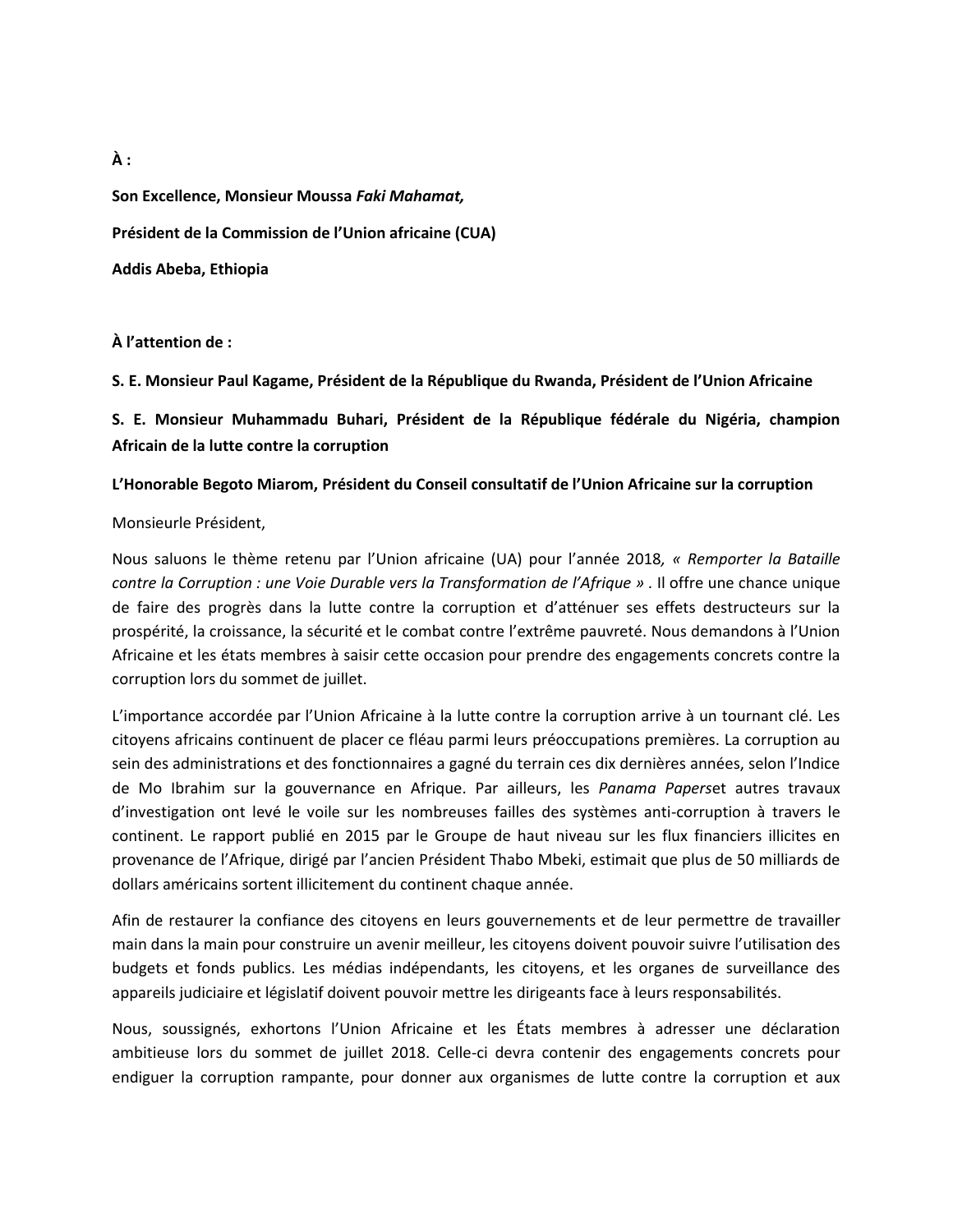autorités policières l'arsenal nécessaire pour combattre ce fléau, et assurer que les citoyens ont les informations nécessaires pour rétablir la confiance dans les institutions gouvernementales.

Nous, Organisations de la Société Civile de toute l'Afrique, appelons à une déclaration ambitieuse qui entraîne une vague de mesures de la part des gouvernements africains.

### 1. **Pour lutter contre les flux financiers illicites, les dirigeants africains devraient** :

- 1. Renforcer la transparence des entreprises, y compris les structures de propriété, comme les registres publics de propriété et le *reporting*pays par pays ;
- 2. Participer à l'échange d'informations fiscales avec les autres États africains et la communauté internationale ;
- 3. Soutenir le renforcement des autorités fiscales grâce au travail du Forum sur l'administration fiscale africaine ;
- 4. Améliorer la coordination des entités gouvernementales travaillant sur la lutte contre les flux financiers illicites en accordant aux cellules de renseignement financier (CRF) les capacités, les mandats et les financements adéquats ;
- 5. Collaborer avec les organisations internationales pouvant apporter des capacités et des connaissances avérées sur des solutions, comme l'initiative « Inspecteurs des impôts sans frontières » de l'OCDE ;
- 6. Soutenir le développement des organismes régionaux comme le Forum sur l'Administration Fiscale Africaine pour améliorer les traités de double imposition et les échanges d'information ; et la Facilité Africaine de Soutien Juridique (hébergée par la Banque africaine de développement, BAD) pour aider les gouvernements africains à négocier des transactions commerciales complexes ;
- 7. Renforcer la coopération sur le recouvrement des avoirs grâce à la mise en place des conclusions du Forum Mondial 2017 sur le recouvrement d'avoir et appeler la communauté internationale à mieux règlementer les paradis fiscaux.

## 2. **Pour accroître la transparence et garantir une gouvernance responsable, les dirigeants africains devraient :**

- 1. Mettre en place des lois sur la liberté de l'information et améliorer le respect de ces lois dans les États où elles existent déjà ;
- 2. S'assurer que les décisions du gouvernement sont rendues publiques et largement diffusées et que l'information, notamment concernant le budget, est accessible par défaut en données ouvertes ;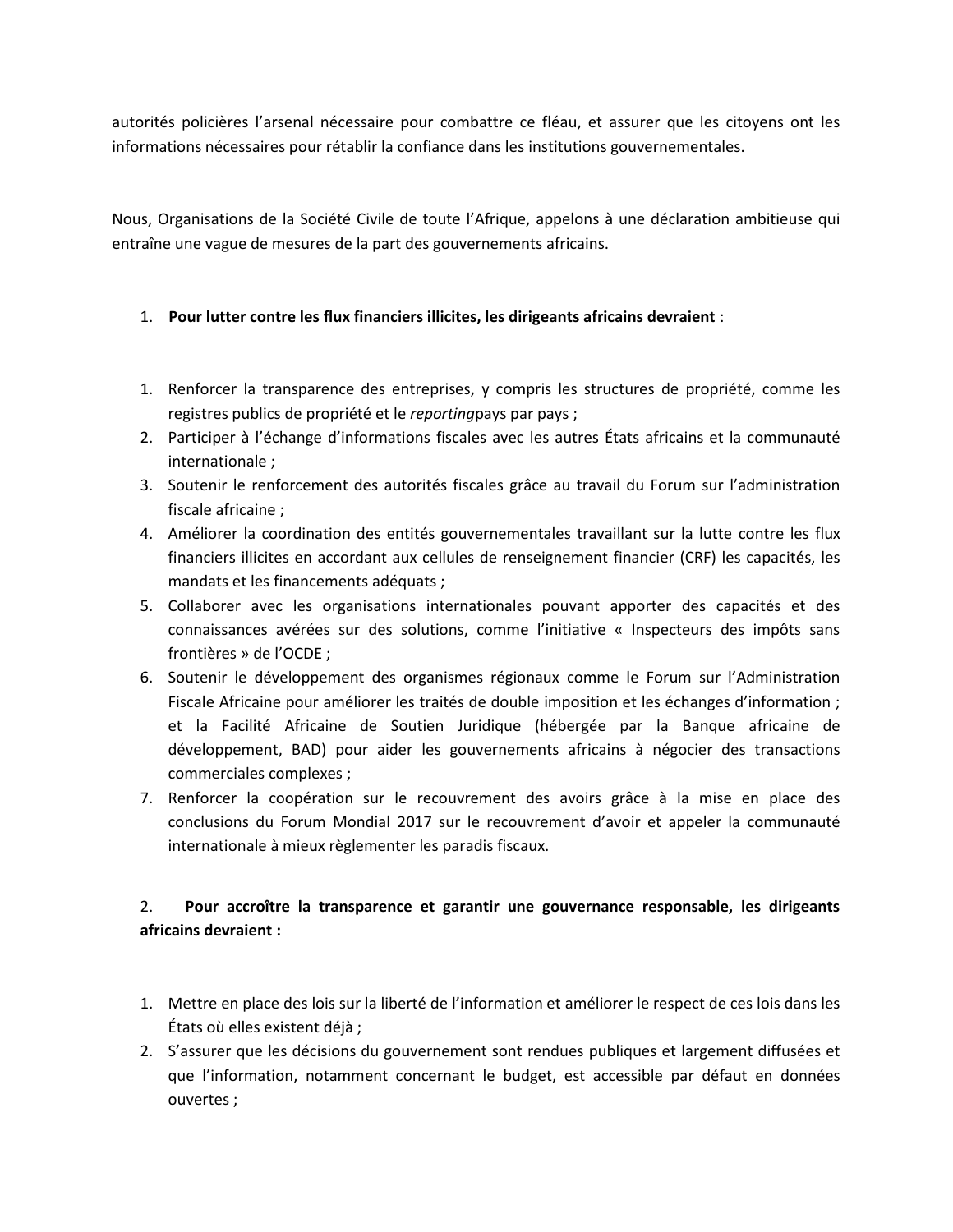- 3. Mettre en œuvre et faire appliquer une planification et une politique de développement inclusif. Cela passe par des budgets ouverts, participatifs et transparents, qui permettent aux citoyens, y compris les groupes les plus vulnérables, de participer à l'élaboration du budget et de contrôler son utilisation ;
- 4. Mettre en place des procédures de passation des marchés publics et rendre publics les contrats du gouvernement ;
- 5. Protéger la liberté d'expression et le travail des journalistes et des organisations de la société civile ;
- 6. S'assurer que les responsables publics déclarent leurs avoirs et que ceux-ci sont contrôlés.
- 7. Trouver des manières positives et créatives de renforcer l'intégrité au sein des institutions gouvernementales, en promouvant des cultures organisationnelles fondées sur la responsabilité et des comportements éthiques ;
- 8. Rejoindre les mécanismes multilatéraux garantissant la transparence et la responsabilité de l'action publique, tels que l'OGP (Partenariat pour gouvernement ouvert), et appuyer une politique plus ouverte en matière de données dans des secteurs clés (comme celui des industries extractives, avec l'EITI).

# 3. **Pour améliorer et accélérer l'application des lois anti-corruption, les dirigeants africains devraient :**

- 1. Promouvoir l'indépendance et le fonctionnement efficace des agences anti-corruption afin de faire appliquer les lois existantes en la matière et développer de nouvelles manières de combattre ce fléau ;
- 2. Adopter et faire appliquer des lois qui accélèrent les poursuites engagées dans les affaires de corruption ;
- 3. Créer des canaux pour la participation active de la communauté afin d'encourager et de protéger les lanceurs d'alerte ;
- 4. Adopter des lois autorisant la saisie des biens sans condamnation pour garantir que les produits de crime ne seront pas utilisés et n'entraveront pas l'efficacité des poursuites ;
- 5. Adopter et faire appliquer des lois pour gérer les produits de crime de manière transparente et dans l'intérêt des citoyens des États membres de l'UA.

## 4. **Pour suivre les progrès de la lutte contre la corruption aux niveaux national et continental, les dirigeants africains devraient :**

- 1. Élaborer, via le Conseil consultatif de l'UA sur la corruption, et avec le soutien du département des affaires politiques de la CUA et d'autres partenaires, une feuille de route pragmatique à l'échelle du continent pour lutter contre la corruption en Afrique grâce à l'échange de bonnes pratiques, au transfert de technologies et à la responsabilité mutuelle entre États membres ;
- 2. S'assurer que des évaluations solides des États membres sont menées et publiées chaque année, sur la base de critères communs.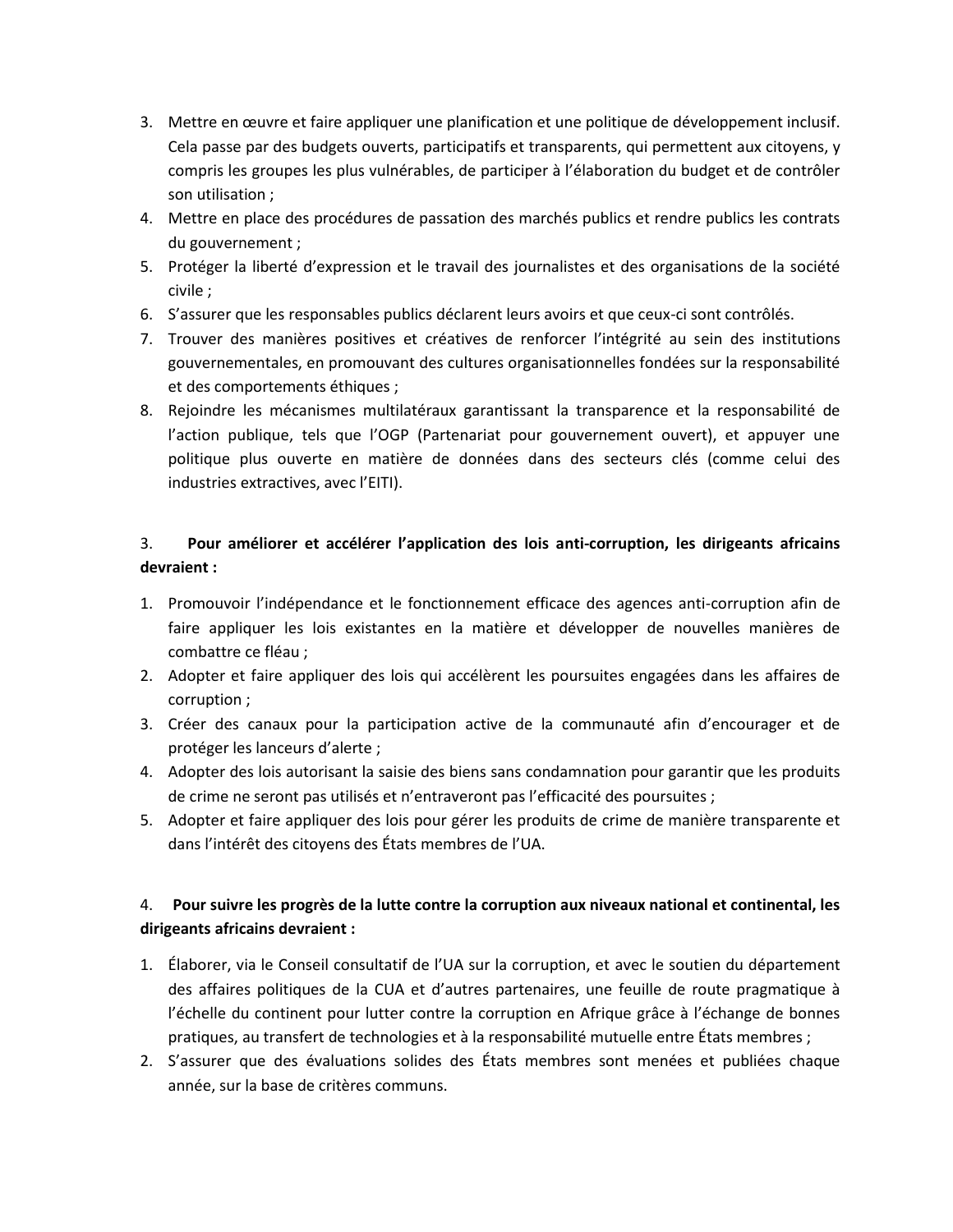3. Renforcer la capacité du Conseil consultatif de l'UA sur la corruption, à produire et diffuser des rapports sur l'avancée des États dans la mise en œuvre de la Convention de l'UA sur la prévention et la lutte contre la corruption.

Nous vous invitons à saisir cette occasion pour avancer dans la lutte contre la corruption. Quant à nous, nous sommes prêts à jouer un rôle actif et constructif dans la préparation de cet événement majeur.

Nous vous prions, Messieurs, de bien vouloir agréer l'expression de notre considération distinguée

- 1. Plataforma pela Inclusão (Platform for Inclusion), Angola
- 2. Social Watch Benin, Benin
- 3. Radio SU TII DERA FM de Nikki, Benin
- 4. Caritas Benin, Benin

5. Association pour la Promotion de l'Action Sociale et des Initiatives Communautaires (APASIC ONG), Benin

- 6. Botswana Centre for Public Integrity, Botswana
- 7. Coalition Publiez ce que vous payez du Burkina Faso (Publish What You Pay), Burkina Faso
- 8. Association des droits de la femme, Burundi
- 9. Terre des Jeunes du Burundi , Burundi
- 10. ACPDH, Burundi
- 11. Afroleadership CSO, Cameroon
- 12. Human Is Right Cameroon , Cameroon

13. Centre Régional Africain pour le Développement Endogène et Communautaire Medias (CRADEC) Cameroon, Cameroon

14. Cellule Associative des Femmes Actives pour la Gouvernance, les Droits Humains et le Bien Etre (CAFAGB), Cameroon

- 15. Jeunesse Alternatives, Cameroon
- 16. SIDS Youth AIMS Hub (SYAH) Cape Verde, Cape Verde
- 17. Network of African Youths for Development (NAYD) Cape Verde, Cape Verde
- 18. Congo Peace Network (CPN), DR Congo
- 19. Compagnon D'Action pour le Developpment Familial (CADF-NGO), DR Congo
- 20. Association d'Actions de Paix et de Développement Communautaire (APADEC), DR Congo
- 21. PACOPA (Partners Against Poverty), DR Congo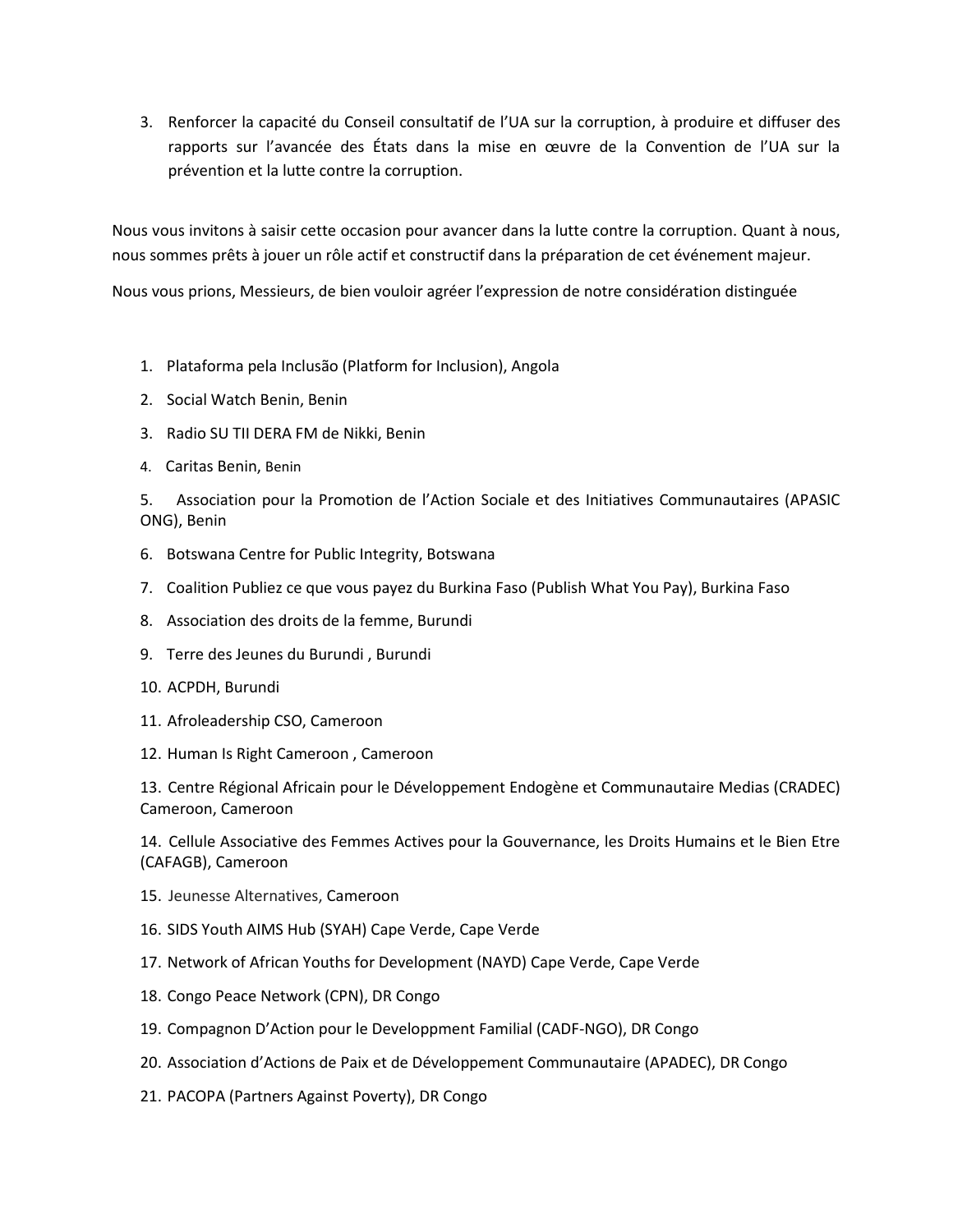- 22. Collectif 24, DR Congo
- 23. Comite Des Droits De L'Homme et Developpement (CODHOD), DR Congo
- 24. Le Front pour le développement et la défense des droits humains (FDH), DR Congo
- 25. UN-NGO Major Group Africa, Eastern Africa
- 26. International Youth Federation (IYF) in Ethiopia, Ethiopia
- 27. Turning Point Africa, Ethiopia
- 28. Brainforest, Gabon
- 29. Gambia Participates/ Follow The Money Gambia, Gambia
- 30. International Organization of Good Templars (IOGT), Gambia
- 31. Peace Aids International (PAI), Ghana
- 32. Abibiman Foundation, Ghana
- 33. Caritas Ghana, Ghana
- 34. Forum for Actions on Inclusion, Transparency and Harmony (FAITH), Ghana
- 35. Ghana Anti Corruption Network, Ghana
- 36. Gender Centre for Empowering Development (GenCED), Ghana
- 37. Ghana Integrity Initiative , Ghana
- 38. Youth Advocates Ghana (YAG), Ghana
- 39. Concern Development Program, Kenya
- 40. Jamaa Resource Initiatives, Kenya
- 41. Inuka Kenya Trust, Kenya

42. Slums Information Development and Resource Centres [SIDAREC]/Follow The Money Kenya, Kenya

- 43. Consumers Protection Association (CPA), Lesotho
- 44. Policy Analysis and Research Institute of Lesotho (PARIL), Lesotho
- 45. The Center for Media Studies and Peacebuilding (CEMSEP-Liberia), Liberia
- 46. Youth Network for Reform (YONER-LIBERIA), Liberia
- 47. Center for Transparency and Accountability in Liberia (CENTAL), Liberia
- 48. Accountability Lab Liberia , Liberia

49. Comité National d'Observation des Elections – Education des citoyens (KMF/CNOE) , Madagascar

50. Centre for Human Rights and Rehabilitation, Malawi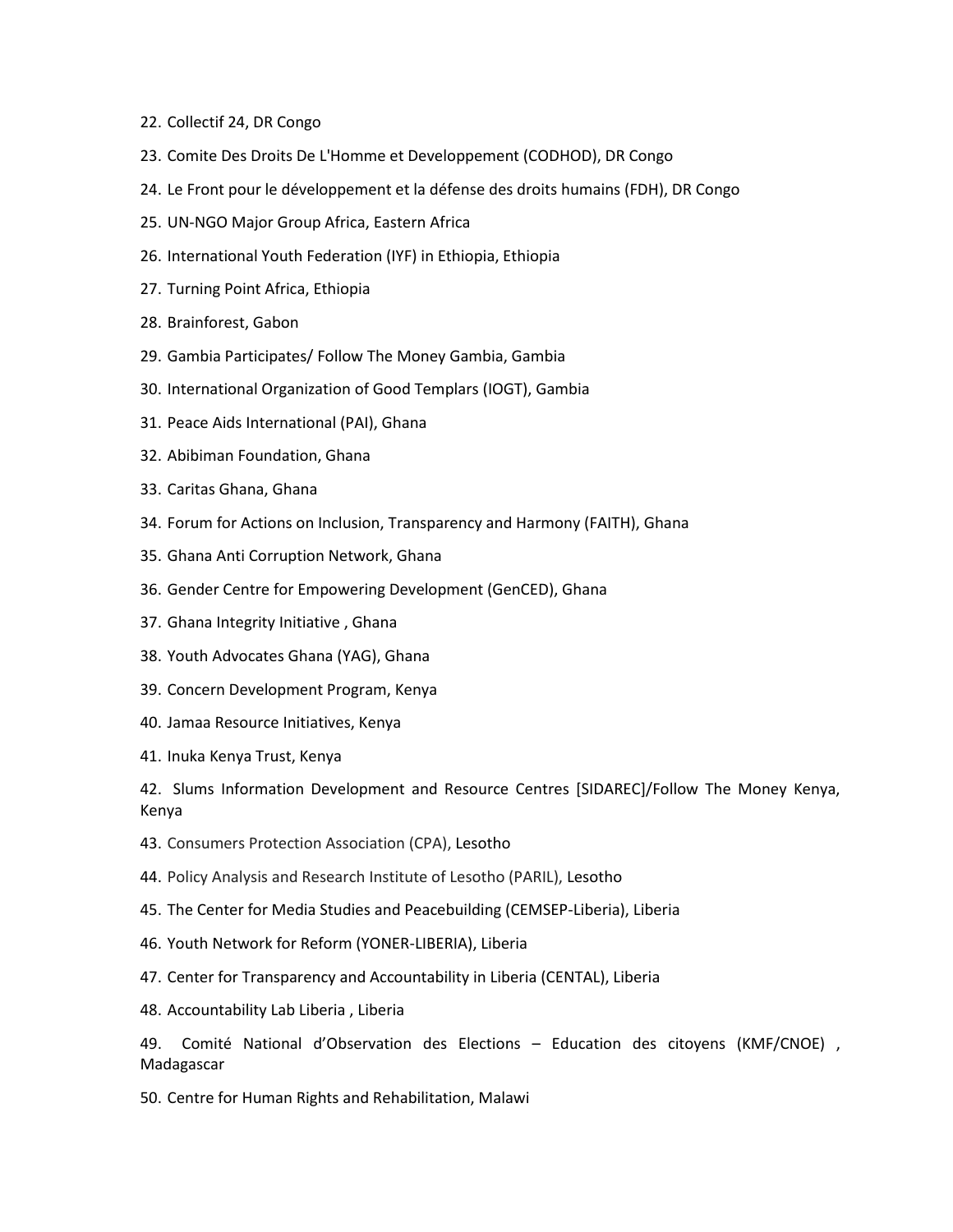- 51. Malawi Girl Guides Association (Magga) , Malawi
- 52. Integrity Platform, Malawi
- 53. Fondation pour le Développement au Sahel (FDS), Mali
- 54. Accountability Lab Mali, Mali

55. Cercle de Réflexion et d'Information pour la consolidation de la démocratie au Mali (Cri-2002) , Mali

- 56. Transparency Mauritius, Mauritius
- 57. Centro de Integridade Pública (Centre for Public Health), Mozambique
- 58. Namibia Media Trust, Namibia

59. Reseau des Organisations de Developpement et Associations de Defense de Droits de L'homme et de la Democratie (RODADDHD), Niger

- 60. JCI Hope Project, Nigeria
- 61. BudgIT Nigeria, Nigeria
- 62. CIRDDOC Nigeria, Nigeria
- 63. Nigerian Women Agro Allied Farmers Association (NIWAAFA), Nigeria
- 64. Centre for Community Empowerment and Poverty Eradication, Nigeria
- 65. Tijah Bolton-Akpan, Nigeria
- 66. Premium Times Centre for Investigative Journalism, Nigeria
- 67. Accountability Lab Nigeria, Nigeria
- 68. Paradigm Leadership Support Initiative (PLSI), Nigeria
- 69. Public and Private Development Centre, Nigeria
- 70. Institute for War and Peace Reporting (IWPR), Nigeria
- 71. Excellent World Foundation, Nigeria
- 72. Basic Foundation for Socio- Economic Development of Rural Women and Youth, Nigeria
- 73. DigitalSENSE Africa Media, Nigeria
- 74. Development & Integrity Intervention Goal Foundation, Nigeria
- 75. Madam Moesillo Foundation, Nigeria
- 76. Justice, Development and Peace Commission (JDPC), Nigeria
- 77. Hope Givers Initiative (HOG-), Nigeria
- 78. Health Education and Empowerment Initiative (HEDEN), Nigeria
- 79. Socio Economic Research and Development Centre (SERDEC), Nigeria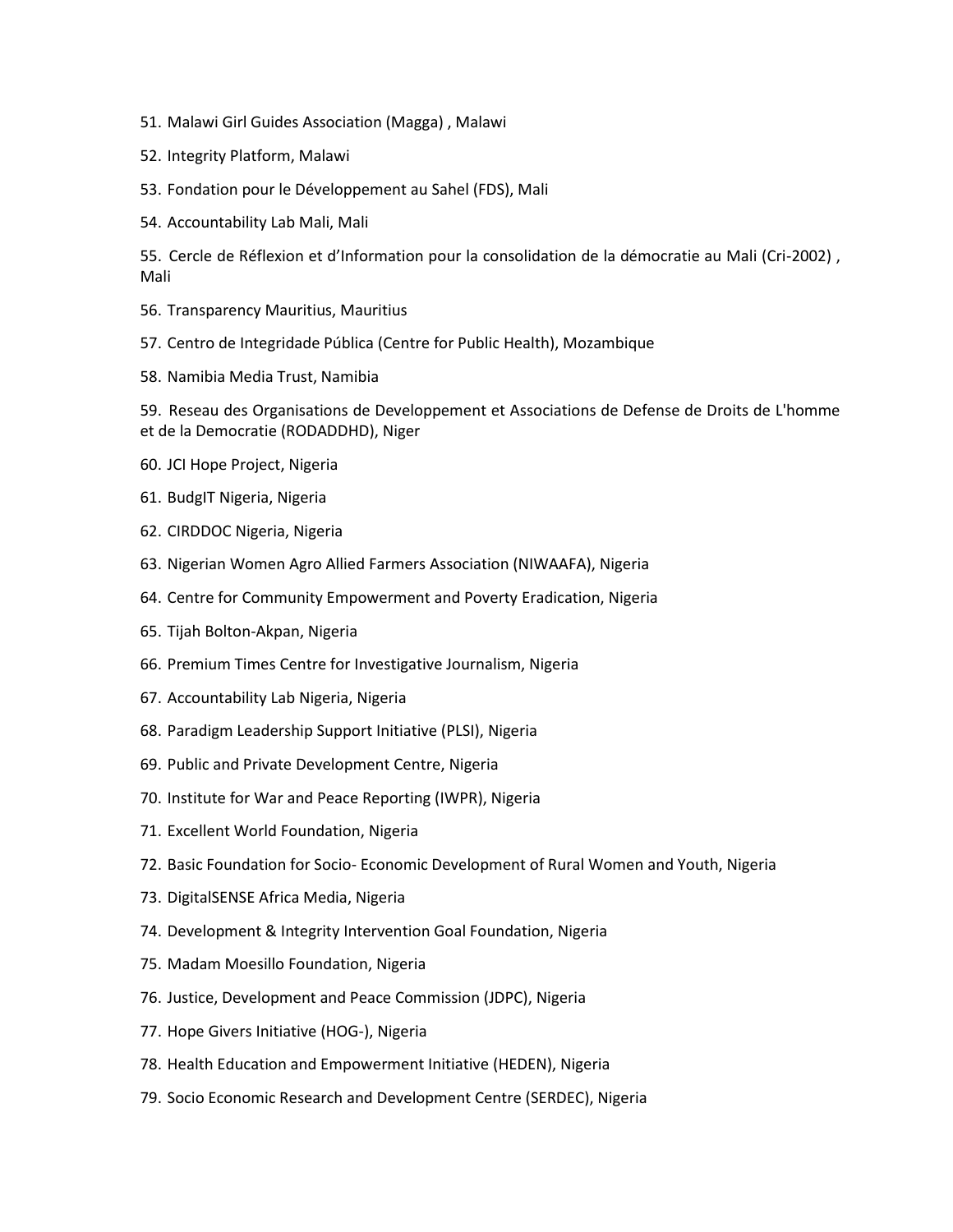- 80. Kwannawa Youth initiative, Nigeria
- 81. Network for Empowerment and Development Initiative (NEDIN), Nigeria
- 82. Peace Point Action, Nigeria
- 83. The Best Education for Development Foundation, Nigeria
- 84. Brain Builders International, Nigeria
- 85. Civil Society Legislative Advocacy Center (CISLAC), Nigeria
- 86. 21st Century Community Empowerment for Youth and Women Initiative, Nigeria
- 87. Association for Progressive African Youth, Nigeria
- 88. Murna Foundation, Nigeria
- 89. Civil Society Coalition on Sustainable Development, Nigeria
- 90. CAFSO-WRAG for Development, Nigeria
- 91. The WhiZ Kid Concepts, Nigeria
- 92. League for Human Rights (LHR), Nigeria
- 93. Asabe Shehu Yar'Adua Foundation, Nigeria
- 94. Nigeria Alcohol Prevention Youth Initiative (NAPYI) , Nigeria
- 95. Active Support for Rural People Initiative (ASURPI), Nigeria
- 96. Women United for Economic Empowerment, Nigeria
- 97. Dynamic Youth Development Organization, Nigeria
- 98. Women's Initiative for Self-Actualization, Nigeria
- 99. Basic Rights Watch , Nigeria
- 100. Foundation for Environmental Rights, Advocacy & Development (FENRAD, Nigeria
- 101. Justice, Development and Peace Caritas (JDPC) Awka, Nigeria

102. Integrated Anti-Human Trafficking and Community Development Initiative (INTACOM Africa), Nigeria

- 103. Shalom Vineyard Initiative, Nigeria
- 104. Water of Life Foundation, Nigeria
- 105. Better Community Life Initiative (BECOLIN) , Nigeria
- 106. SuccezGuide,Nigeria
- 107. Global Health Awareness Research Foundation, Nigeria
- 108. Connected Development (CODE), Nigeria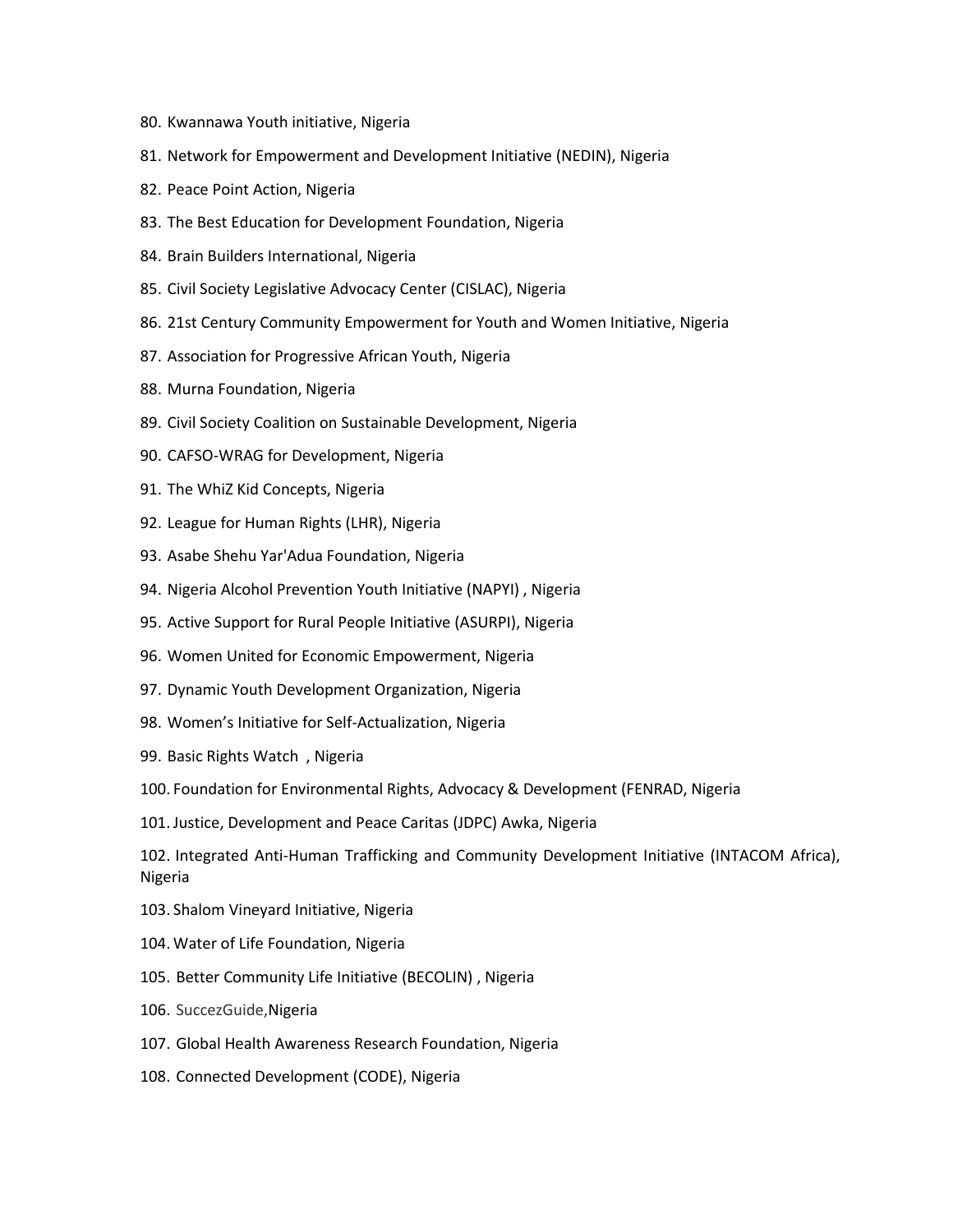- 109. Ijaw Visionary Movement (Member of CIND), Nigeria
- 110. Blue Cross Organization of Nigeria, Nigeria
- 111. Akin Fadeyi Foundation , Nigeria
- 112. Network of African Cyberactivists and Bloggers for Democracy AFRICTIVISTES, Pan African
- 113.ONE in Africa, Pan African
- 114. Tax Justice Network Africa, Pan-African
- 115. Association Guinéenne pour la Transparence (AGT), République de Guinée
- 116. Campagne Publiez ce que vous payez Congo, République du CONGO
- 117. Rencontre pour la Paix et les Droits de l'Homme RPDH, République du CONGO
- 118. Never Again Rwanda, Rwanda
- 119. Réseau Siggil Jigéen , Senegal
- 120. Reseau Jeunesse Population et Developpement du Senegal (RESOPOPDEV), Senegal
- 121. Article 19 West Africa, Senegal
- 122. Campaign for Human Rights and Development International (CHRDI), Sierra Leone
- 123. World Merit Sierra Leone , Sierra Leone
- 124. Foundation for Rural and Urban Transformation (FoRUT), Sierra Leone
- 125. ChildHelp Sierra Leone, Sierra Leone
- 126. Direct Response Development Organisation DR, Sierra Leone
- 127. Youth Empowerment Solutions (YESO ), Somalia
- 128. Bilan Awdal Organization, Somalia
- 129. Somali Youth Civic Organization (SYCO), Somalia
- 130. Open Democracy Advice Centre, South Africa
- 131. The FoI Programme at the South African History Archive, South Africa
- 132. Groundwork/Friends of the Earth, South Africa
- 133. Christian Spiritual Youth Ministry (CSYM HUDUMA), Tanzania
- 134. MS Training Centre for Development Cooperation (MS TCDC), Tanzania
- 135. Highland Press/TZ Business News, Tanzania
- 136. Ligue des Consommateurs du Togo (LCT), Togo
- 137. Association Welfare, Togo
- 138. Les Amis de la Terre-Togo, Togo